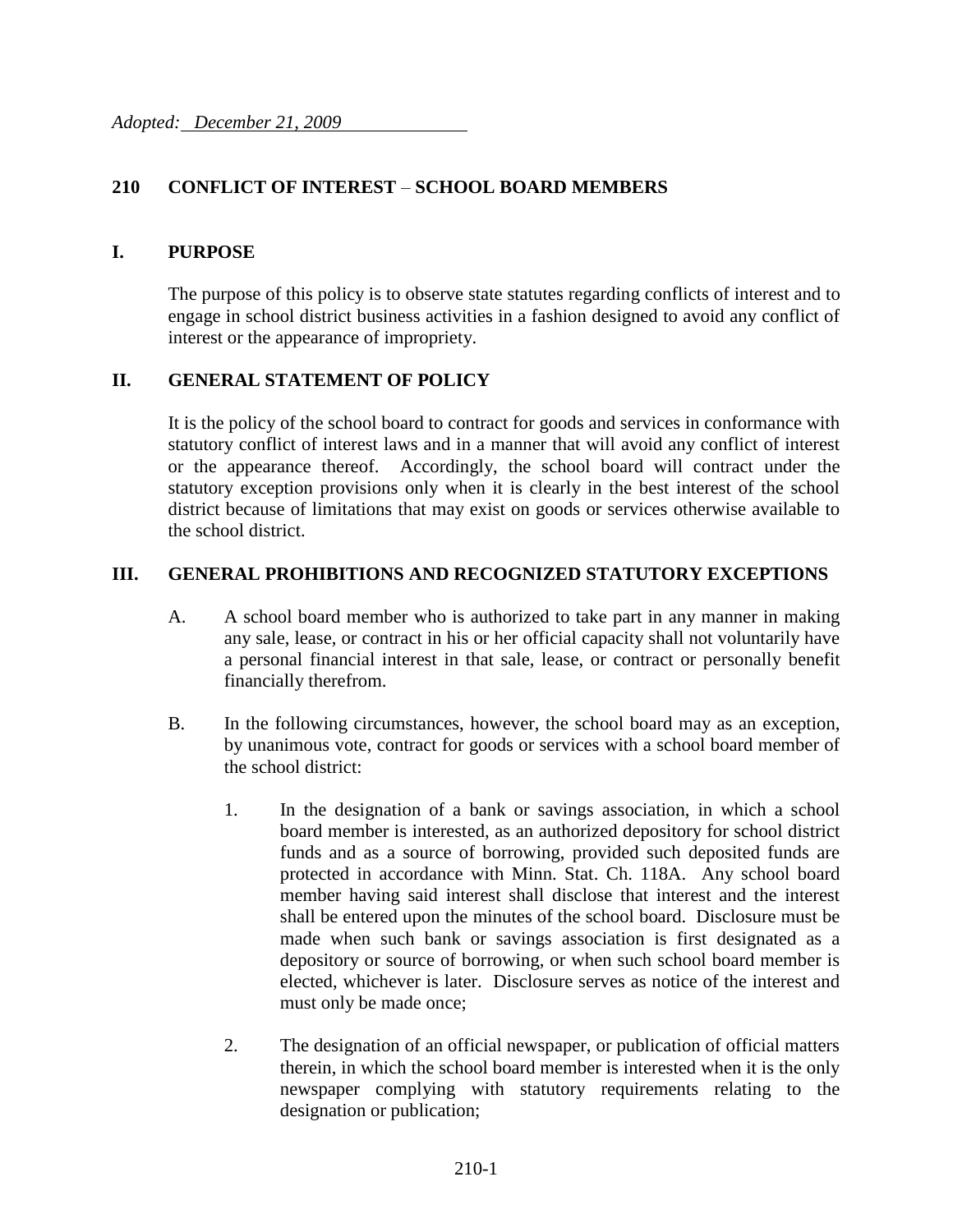- 3. A contract with a cooperative association of which the school board member is a shareholder or stockholder but not an officer or manager;
- 4. A contract for which competitive bids are not required by law. A contract made under this exception will be void unless the following procedures are observed:
	- a. The school board must authorize the contract in advance of its performance by adopting a resolution setting out the essential facts and determining that the contract price is as low as or lower than the price at which the goods or services could be obtained elsewhere.
	- b. In the case of an emergency when the contract cannot be authorized in advance, payment of the claims must be authorized by a like resolution wherein the facts of the emergency are also stated.
	- c. Before a claim is paid, the interested school board member must file with the clerk of the school board an affidavit stating:
		- (1) The name of the school board member and the office held;
		- (2) An itemization of the goods or services furnished;
		- (3) The contract price;
		- (4) The reasonable value;
		- (5) The interest of the school board member in the contract; and
		- (6) That to the best of the school board member's knowledge and belief, the contract price is as low as, or lower than, the price at which the goods or services could be obtained from other sources.
- 5. A school board member may contract with the school district to provide construction materials or services, or both, when the sealed bid process is used. When the contract comes before the school board for consideration, the interested school board member may not vote on the contract.
- 6. A school board member may rent space in a public facility at a rate commensurate with that paid by other members of the public.
- C. In the following circumstances, the school board may as an exception, by majority vote at a meeting where all school board members are present, contract for services with a school board member of the school district: A school board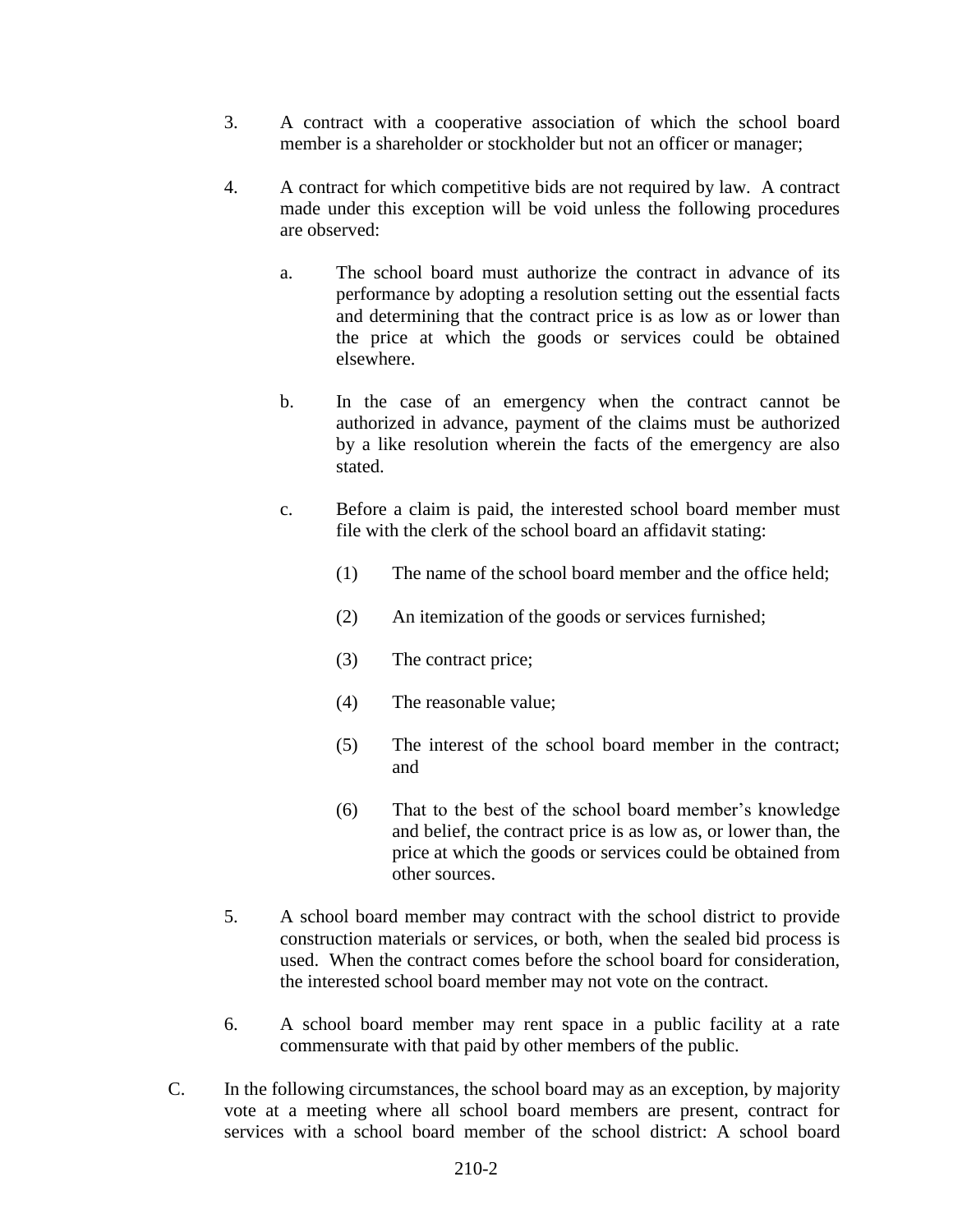member may be newly employed or may continue to be employed by the school district as an employee where there is a reasonable expectation on July 1, or at the time the contract is entered into or extended, that the amount to be earned by that school board member under that contract or employment relationship, will not exceed \$8,000 in that fiscal year. If the school board member does not receive majority approval to be initially employed or to continue in employment at a meeting where all school board members are present, that employment must be immediately terminated and that school board member will have no further rights to employment while serving as a school board member in the school district.

D. The school board may contract with a class of school district employees, such as teachers or custodians, where the spouse of a school board member is a member of the class of employees contracting with the school board and the employee spouse receives no special monetary or other benefit that is substantially different from the benefits that other members of the class receive under the employment contract. In order for the school board to invoke this exception, it must have a majority of disinterested school board members vote to approve the contract, direct the school board member spouse to abstain from voting to approve the contract, and publicly set out the essential facts of the contract at the meeting where the contract is approved.

## **IV. LIMITATIONS ON RELATED EMPLOYEES**

- A. The school board can hire or dismiss teachers only at duly called meetings. Where a husband and wife, brother and sister, or two brothers or sisters, constitute a quorum, no contract employing a teacher may be made or authorized except upon the unanimous vote of the full school board.
- B. The school board may not employ any teacher related by blood or marriage to a school board member, within the fourth degree as computed by the civil law, except by a unanimous vote of the full school board.

# **V. CONFLICTS PRIOR TO TAKING OFFICE**

A school board member with personal financial interest in a sale, lease, or contract with the school district which was entered before the school board member took office and presents an actual or potential conflict of interest, shall immediately notify the school board of such interest. It shall thereafter be the responsibility of the school board member to refrain from participating in any action relating to the sale, lease, or contract. At the time of renewal of any such sale, lease, or contract, the school board may enter into or renew such sale, lease, or contract only if it falls within one of the enumerated exceptions for contracts relating to goods or services provided above and if the procedures provided in this policy are followed.

### **VI. DETERMINATION AS TO WHETHER A CONFLICT OF INTEREST EXISTS**

The determination as to whether a conflict of interest exists is to be made by the school board. Any school board member who has an actual or potential conflict shall notify the